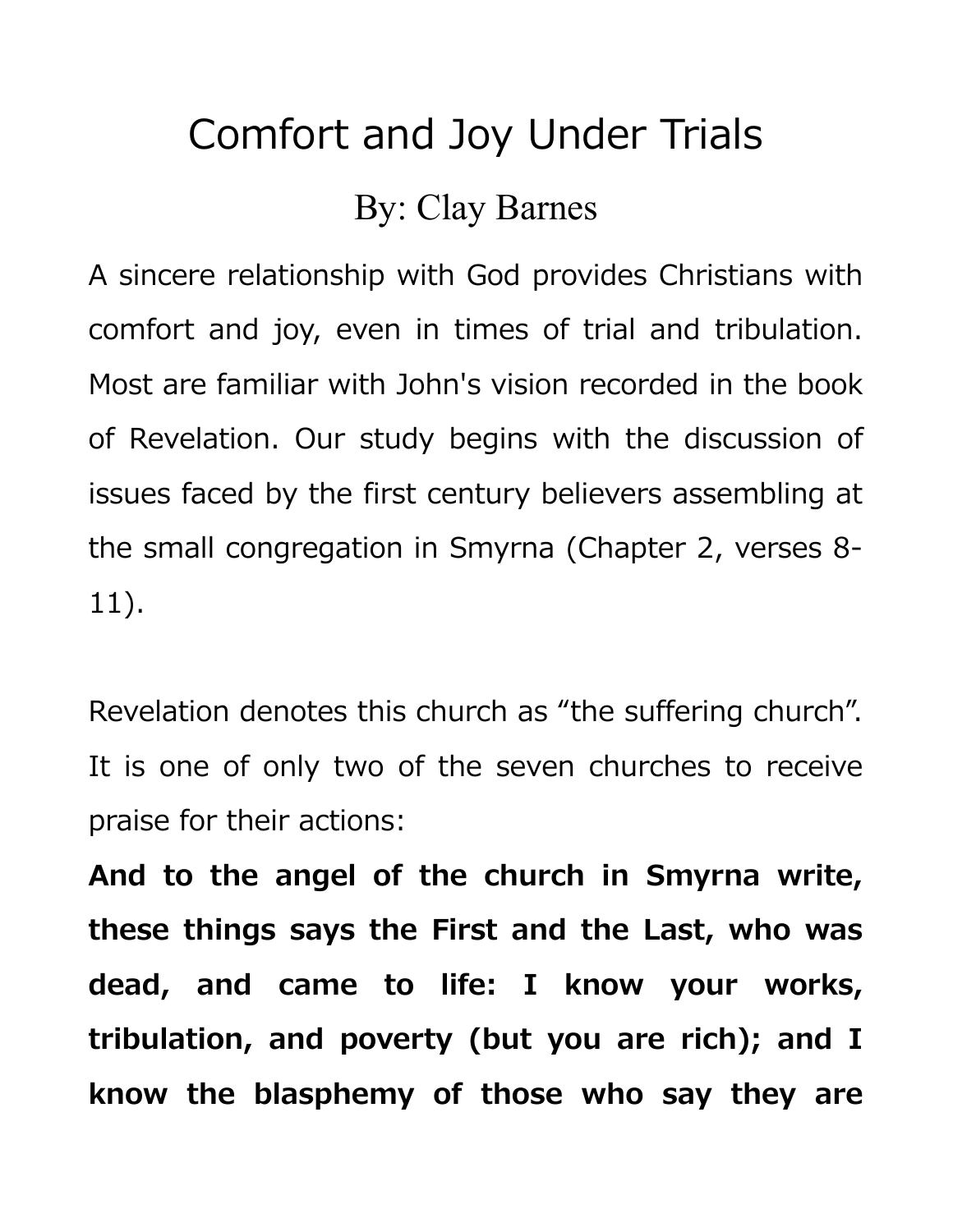**Jews and are not, but are a synagogue of Satan.** Revelation 2:8-9, NKJV

Smyrna was persecuted because of their faith in Christ. In comforting Smyrna, Jesus does not remove the threat of persecution but, instead, encourages believers to continue in steadfast faith, knowing their persecution will continue to grow in intensity and brutality.

Addressing Smyrna, Jesus refers to Himself by the title, "*the First and the Last, who was dead, and came to life*", and gladly joins Himself to the believers during their time of affliction. Jesus, the Living Savior, who was once dead but was made alive by His father, sends a message to this small afflicted congregation: Just as Jesus endured suffering and death in order to enter God's everlasting joy, the believers at Smyrna were encouraged to travel the same path.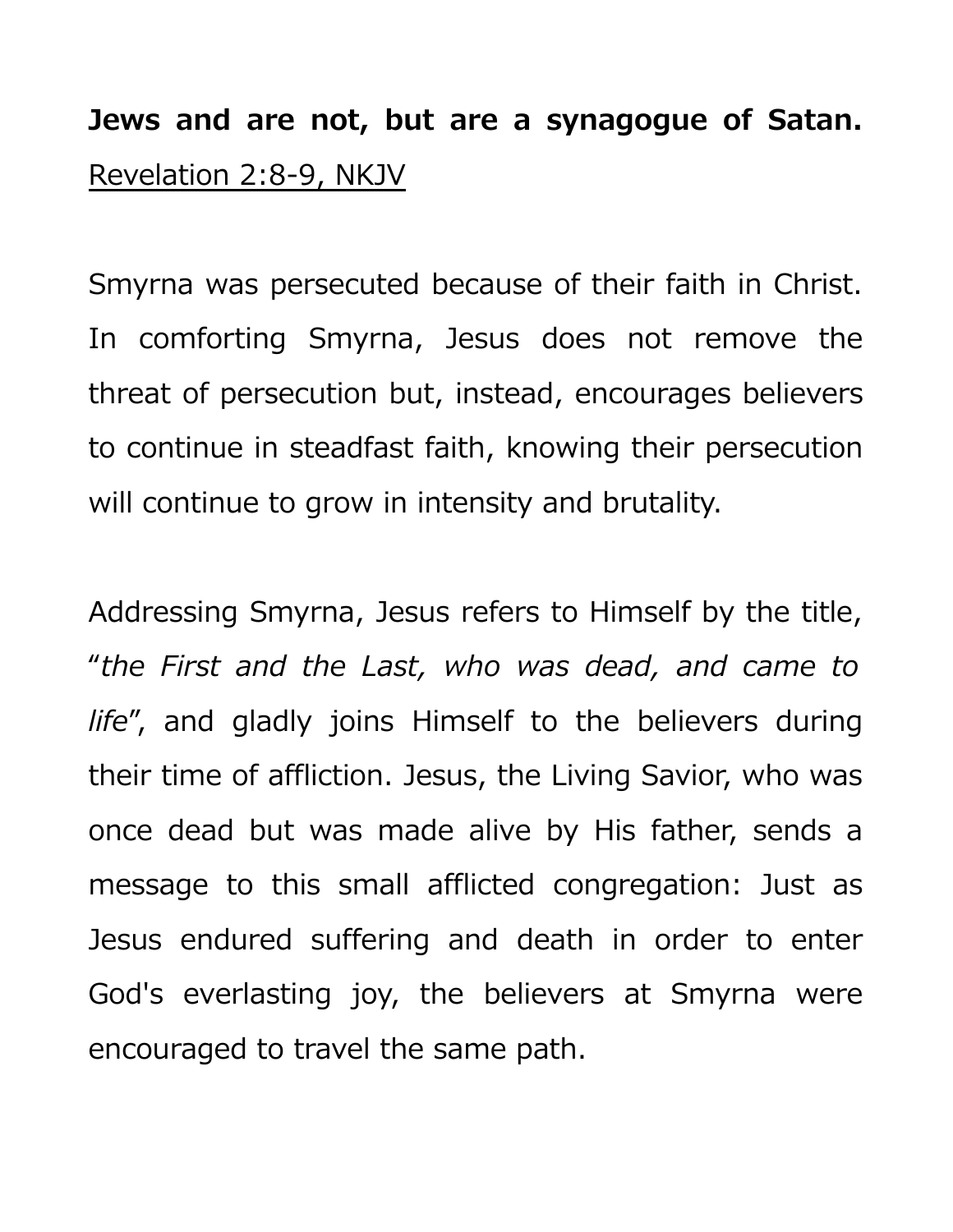Revelation identifies the persecutors of God's people as part of the "synagogue of Satan":

**Do not fear any of those things which you are about to suffer. Indeed, the devil is about to throw some of you into prison, that you may be tested, and you will have tribulation ten days. Be faithful until death, and I will give you the crown of life. He who has an ear, let him hear what the Spirit says to the churches. He who overcomes shall not be hurt by the second death.** Revelation 2:10-11, NKJV

God's response to Smyrna includes two incredible, albeit conditionally based, promises:

Jesus instructs the faithful: *"Be faithful until death, and I will give you the crown of life."* This reward is based on actions motivated by a relationship deeply rooted in a love for Christ – endure temptation (James 1:12).

Secondly, Jesus assures His disciples: *"He who*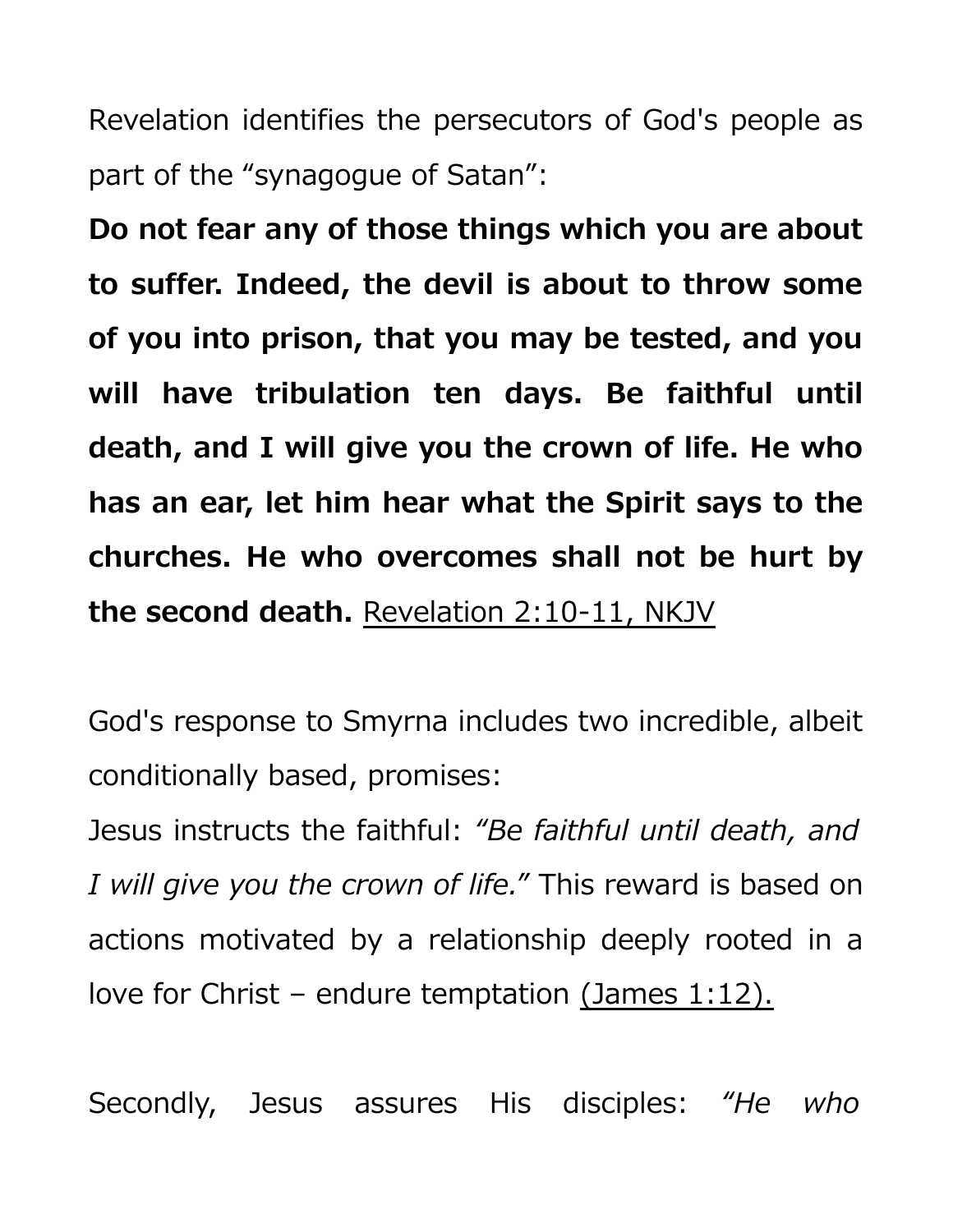*overcomes shall not be hurt by the second death."* In essence, eternal life awaits all who are willing to endure and overcome the evil snares of this life. We often note that right deeds flow from a right relationship with God; this is an essential component of a genuine relationship with God and God's community of faith. We have the comfort and joy that accompanied the glorious promises of a faithful God: freedom from the "second death" of being cast into the lake of fire, the eternal abode of the unsaved (Revelations 20:14). God's redeemed will not be hurt by this death.

As a small church, Smyrna was not politically powerful and was literally being trampled beneath Jewish persecution. With this backdrop, Jesus tells them, *"I know your works, tribulation, and poverty (but you are rich)."* How could Smyrna be considered rich? The answer is important for us to understand; because the Christian believers at Smyrna remained faithful in their